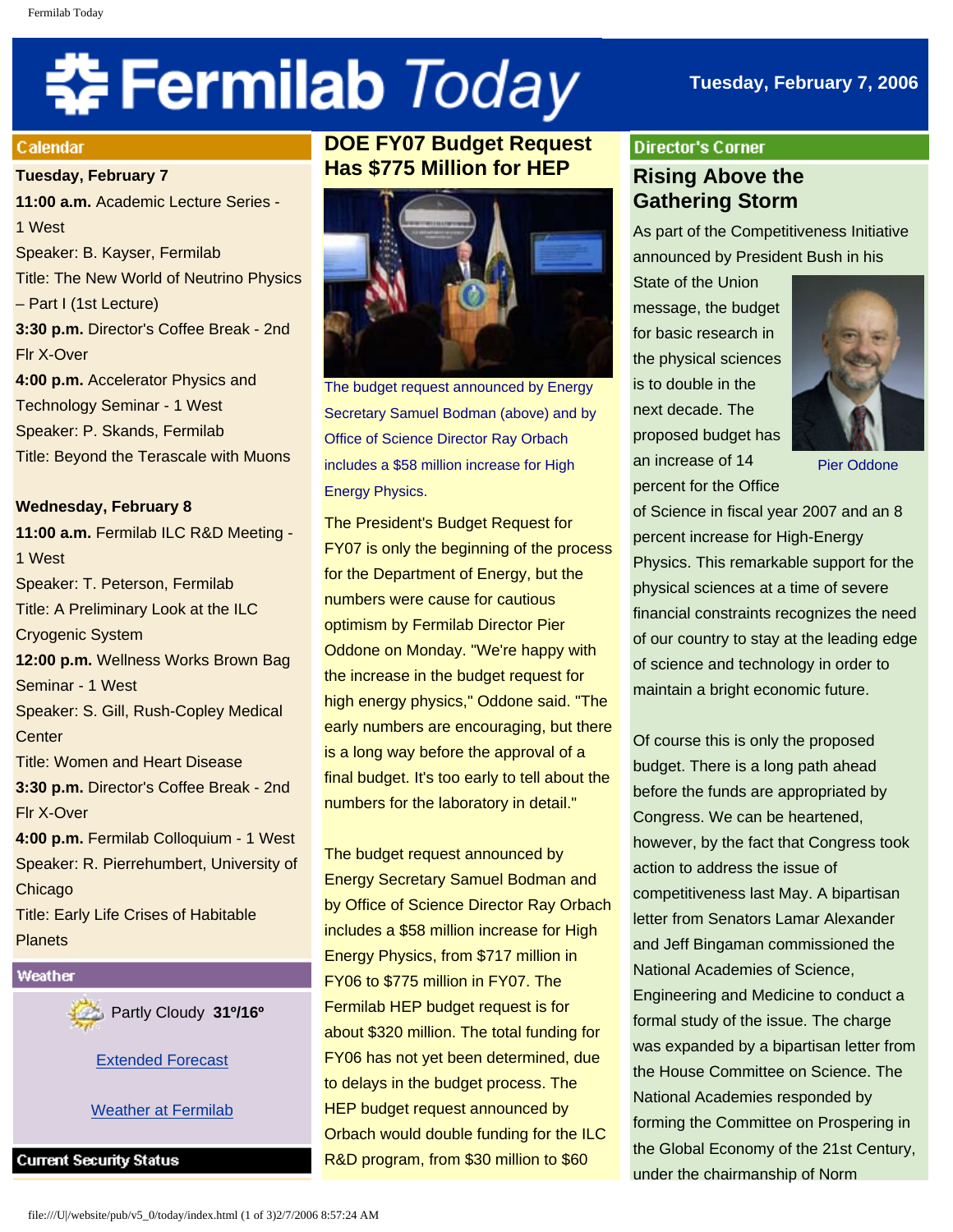#### [Secon Level 3](http://www.fnal.gov/pub/about/public_affairs/currentstatus.html)

#### **Wilson Hall Cafe**

**Tuesday, February 7** -Golden Broccoli & Cheese -Hickory Smoked BBQ Pork -Coconut Crusted Tilapia - Spaghetti w/Meatballs -Toasted Almond Chicken Salad on **Croissant** -Supreme Baked Pizza -Chicken Fajitas

The Wilson Hall Cafe accepts Visa, Master Card, Discover and American Express.

#### [Wilson Hall Cafe Menu](http://lss.fnal.gov/cafe/)

#### **Chez Leon**

**Wednesday, February 8 Lunch** -Raspberry Chicken -Spinach Risotto -Mocha Cake

# **Thursday, February 9 Booked**

[Chez Leon Menu](http://lss.fnal.gov/chezleon/index.html) Call x4512 to make your reservation.

#### **Search**

**Search the Fermilab Today Archive**

search

**Info** 

million. There is also \$10.3 million project engineering and design funding for Fermilab's electron neutrino appearance experiment, NOVA.

The Office of Science budget request includes a \$505 million increase (14.1%) over FY06 levels, to \$4.1 billion for FY07. Bodman said the increase would put the Office of Science on a path toward doubling its budget by FY 2016. In his press conference announcing the budget request, Bodman noted that over the last 50 years, the "one overriding factor that stimulated the growth of the US economy was research in the physical sciences." He added: "Continued American leadership in science is critical to our ability to innovate and grow." —*Mike Perricone*

- **[More on the Office of Science](http://www.energy.gov/news/3148.htm)  [FY07 budget request](http://www.energy.gov/news/3148.htm)**.
- **[Office of Science Director Ray](http://www.sc.doe.gov/Sub/Newsroom/News_Releases/DOE-SC/2006/budget/2-6%20-%20Master%20FY%2007%20final.pdf)  [Orbach's presentation on the](http://www.sc.doe.gov/Sub/Newsroom/News_Releases/DOE-SC/2006/budget/2-6%20-%20Master%20FY%2007%20final.pdf)  [budget request.](http://www.sc.doe.gov/Sub/Newsroom/News_Releases/DOE-SC/2006/budget/2-6%20-%20Master%20FY%2007%20final.pdf)**

# In the News

**From** *United Press International,* **February 6, 2006: DOE budget focused on new energy**

WASHINGTON, Feb. 6 (UPI) -- The U.S. Department of Energy's fiscal year 2007 budget reveals a major shift of focus into research for alternative energy.

Days after President Bush announced in his State of the Union that the United States was "addicted to oil," Energy Secretary Samuel Bodman released a budget he said "aims to break America's dependence on foreign sources of

Augustine, retired Chairman and CEO of Lockheed Martin Corporation and a member of the EPP2010 Committee and the Board of Trustees of URA. Late last year they issued their report, *[Rising](http://books.nap.edu/catalog/11463.html)  [Above the Gathering Storm](http://books.nap.edu/catalog/11463.html)*. This is a sobering document that analyzes what our country needs to do to remain competitive in a world of nations that have the competitive advantage of a lowwage structure and at the same time are making ever-increasing investments in science and technology.

The Competitiveness Initiative also places a strong emphasis on science education. We at Fermilab have long recognized a special responsibility in [this](http://www-ed.fnal.gov/ed_lsc.html) [connection.](http://www-ed.fnal.gov/ed_lsc.html) In pursuing our science we ask the most profound and difficult questions. As we resolve these mysteries we open grand vistas on the universe and its evolution and we marvel at its underlying beauty and simplicity. Each of us has the responsibility to reach out to the public and the young to communicate this excitement. It is a magnet that attracts young students to science. These future scientists are our best hope for a competitive scientific and technological workforce that will create the knowledge-based resources on which our future prosperity will rest.

#### **Accelerator Update**